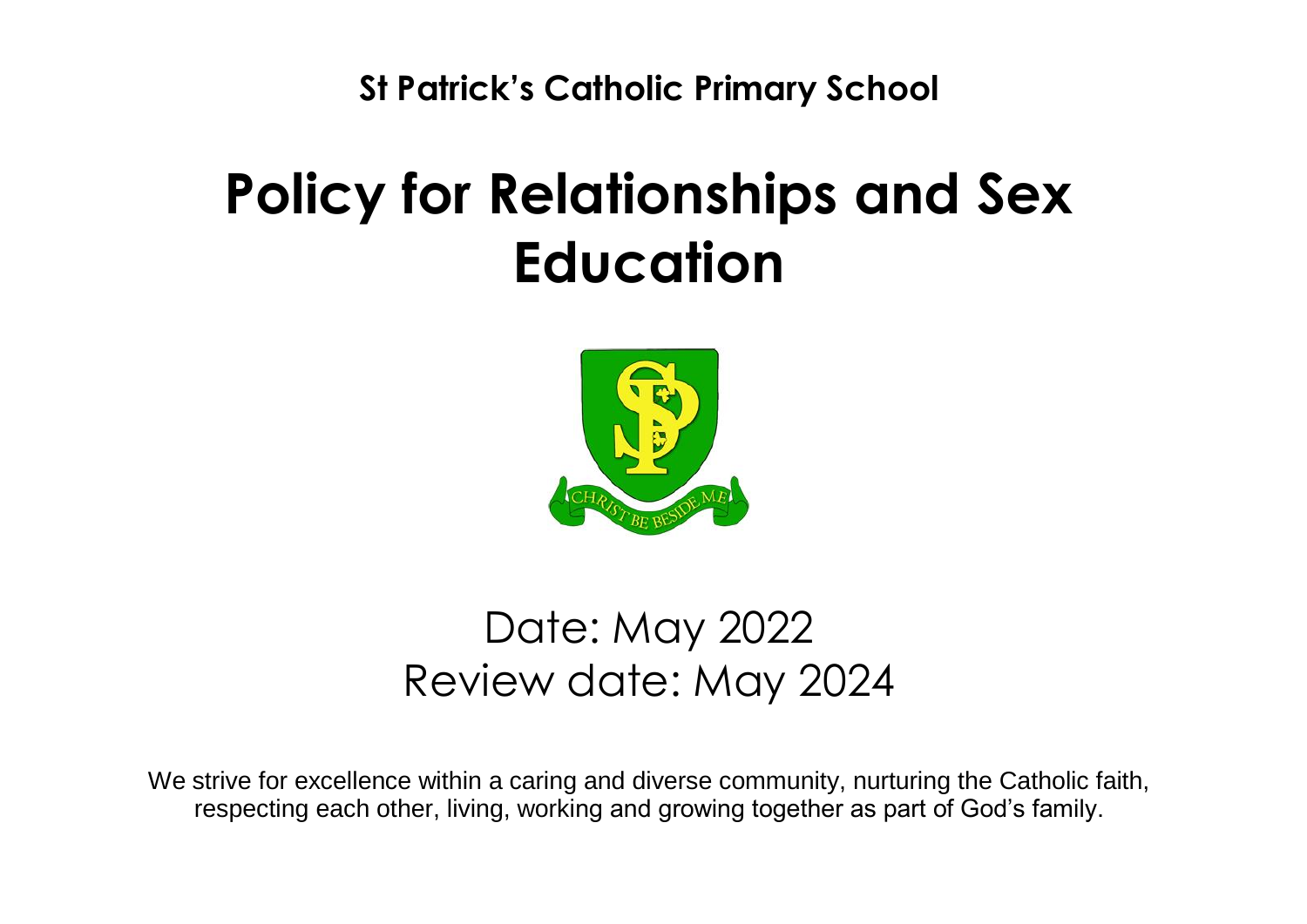At St Patrick's we teach RSE as set out in this policy. In this policy the Governors and teachers, in partnership with pupils and their parents, set out their intentions about relationships and sex education (RSE). We set out our rationale for and approach to relationships and sex education in the school.

# **Policy Development1**

This policy has been developed in consultation with staff, pupils and parents. The consultation and policy development process involved the following steps:

1. Review – a working group gathered all relevant information including relevant national guidance and guidance provided by the Catholic Education service

- 2. Staff consultation all school staff were given the opportunity to look at the policy and make recommendations
- 3. Parent/stakeholder consultation parents were invited to share their views on the policy via the school website.
- 4. Pupil consultation we investigated what exactly pupils want from their RSE

5. Ratification – once amendments were made, the policy was shared with governors and ratified. This policy will be implemented from April 2020.

This policy will be reviewed every 2 years by the Headteacher, the Governing Body and staff. The next review date is May 2024.

# **Dissemination**

The draft policy will be given to all members of the Governing Body, and all teaching and non-teaching members of staff. Copies of the document will be available to all parents through the school's website and a copy is available in the school office. Details of the content of the RSE curriculum will also be published on the school's web site.

# **Definition of Relationships and Sex Education**

The DFE guidance defines RSE as "lifelong learning about physical, moral and emotional development. It is about the understanding of the importance of marriage and family life, stable and loving relationships, respect, love and care. It is also about the teaching of sex, sexuality and sexual health". It is about the development of the pupil's knowledge and understanding of herself or himself as a sexual being, about what it means to be fully human, called to live in right relationships with self and others and being enabled to make moral decisions in conscience. The DFE identifies three main elements: "attitudes and values, personal and social skills, and knowledge and understanding".

# **Statutory Requirements**

 $\overline{a}$ <sup>1</sup> This policy is based on the CES model RSE policy. See<https://www.catholiceducation.org.uk/schools/relationship-sex-education> for more information.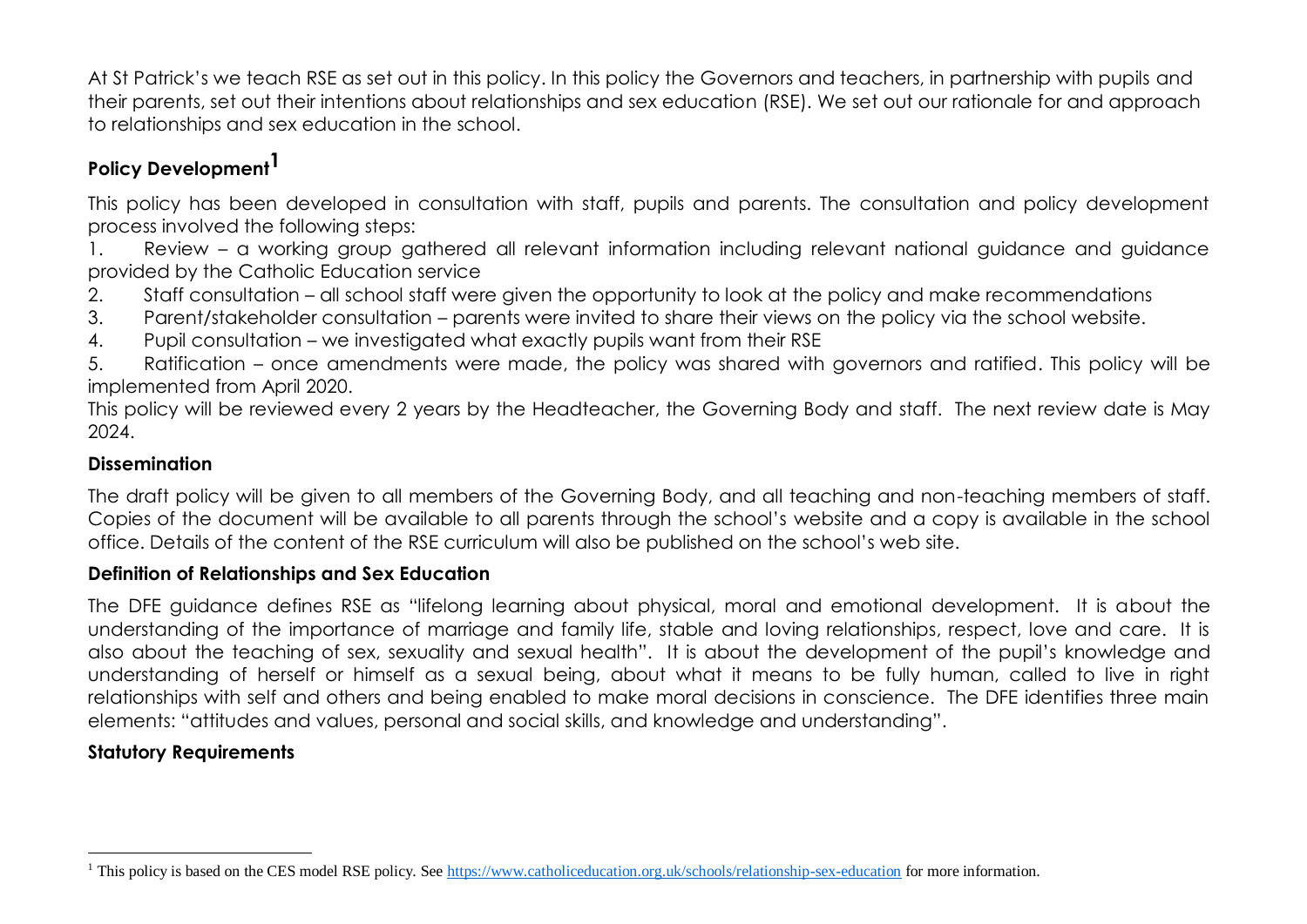As a maintained primary school we must provide relationships education to all pupils as per section 34 of the Children and Social work act 2017. We are not required to provide sex education but we do need to teach the elements of sex education contained in the science curriculum (See Appendix 1).

In teaching RSE, we must have regard to guidance issued by the secretary of state as outlined in section 403 of the Education Act 1996.

However, as a Catholic school, the reasons for our inclusion of RSE go further:

### **Rationale**

'I HAVE COME THAT YOU MIGHT HAVE LIFE AND HAVE IT TO THE FULL' (John.10.10)

We are involved in relationships and sex education precisely because of our Christian beliefs about God and about the human person. The belief in the unique dignity of the human person made in the image and likeness of God underpins the approach to all education in a Catholic school. Our approach to RSE therefore is rooted in the Catholic Church's teaching of the human person and presented in a positive framework of Christian ideals.

At the heart of the Christian life is the Trinity, Father, Son and Spirit in communion, united in loving relationship and embracing all people and all creation. As a consequence of the Christian belief that we are made in the image and likeness of God, gender and sexuality are seen as God's gift, reflect God's beauty, and share in the divine creativity. RSE, therefore, will be placed firmly within the context of relationship as it is there that sexuality grows and develops.

Following the guidance of the Bishops of England and Wales and as advocated by the DFE RSE will be firmly embedded in the PSHE framework as it is concerned with nurturing human wholeness and integral to the physical, spiritual, emotional, moral, social and intellectual development of pupils. It is centred on Christ's vision of being human as good news and will be positive and prudent, showing the potential for development, while enabling the dangers and risks involved to be understood and appreciated.

All RSE will be in accordance with the Church's moral teaching. It will emphasise the central importance of marriage and the family whilst acknowledging that all pupils have a fundamental right to have their life respected whatever household they come from and support will be provided to help pupils deal with different sets of values.

# **Values and Virtues**

Our programme enshrines Catholic values relating to the importance of stable relationships, marriage and family life. It also promotes those virtues which are essential in responding to the God's call to love others with a proper respect for their dignity and the dignity of the human body. The following virtues will be explicitly explored and promoted: faithfulness, fruitfulness, chastity, integrity, prudence, mercy and compassion.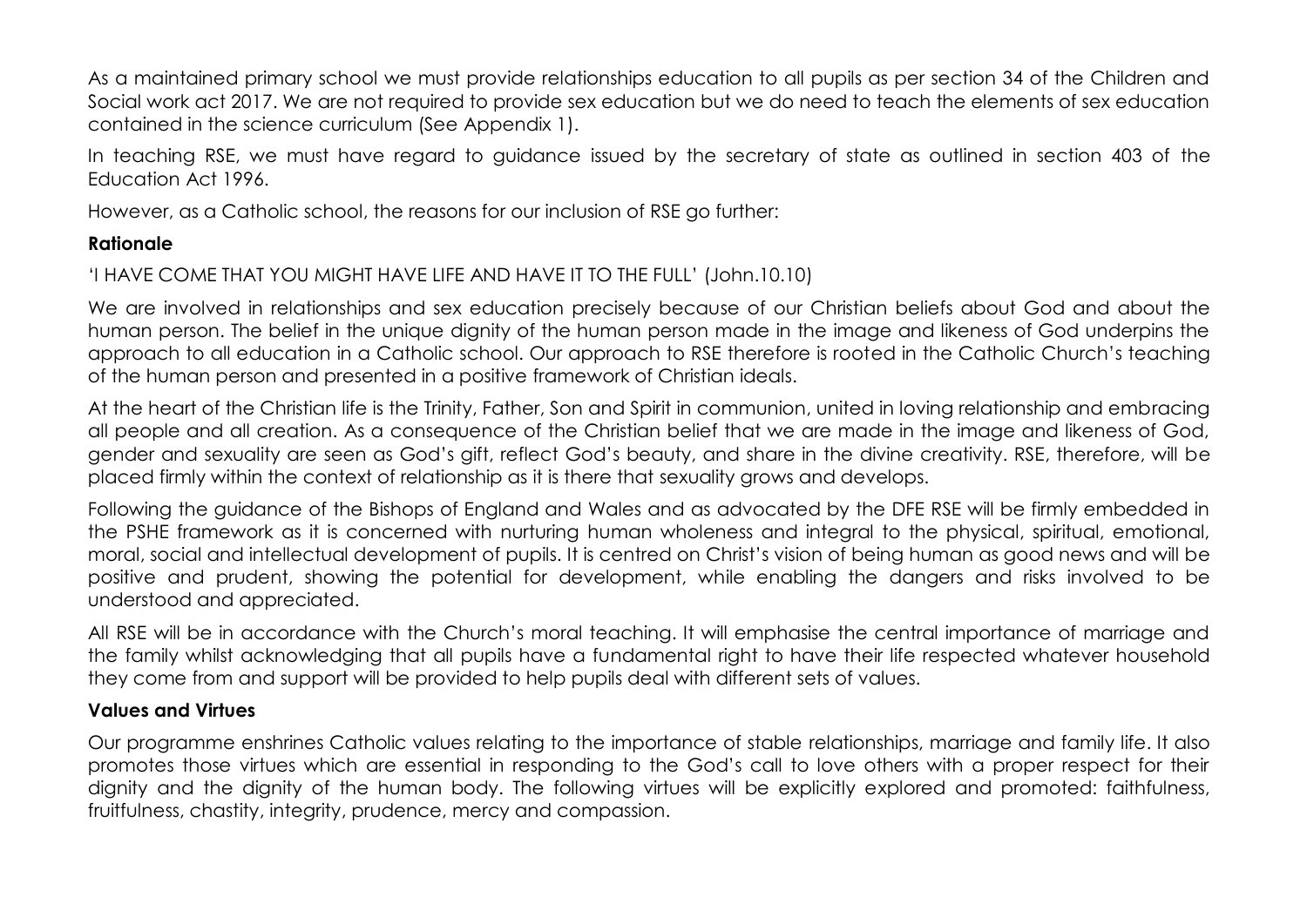### **Aims of Relationships and Sex Education**

We aim to provide children and young people with a "positive and prudent sexual education" which is compatible with their physical, cognitive, psychological, and spiritual maturity, and rooted in a Catholic vision of education that believes each person is made in the image and likeness of God, and encourages the development of the 'fully alive' person in each area of their relationships. This is carried out in the context of supporting parents as the first educators of their children.

# **Objectives:**

# **To develop the following attitudes and virtues:**

 $\Box$  Reverence for the gift of sexuality;

 $\Box$  Respect for the dignity of every person – in their own person and in the person of others;

 $\Box$  Joy in the goodness of the created world and their own bodies;

- $\Box$  Responsibility for one's actions and a recognition of their impact on others;
- $\Box$  Recognising and valuing their own sexual identity and that of others;
- $\Box$  Celebrating the gift of life-long, self-giving love;
- $\Box$  Recognising the importance of marriage and family life;

Faithfulness in relationships.

# **To develop the following personal and social skills:**

Making sound judgements and good choices; which have integrity and which are respectful of the individual's commitments;

 $\Box$  Loving and being loved, and the ability to form friendships and loving, stable relationships free from exploitation, abuse and bullying;

 $\Box$  Managing emotions within relationships, including when relationships break down, with confidence, sensitivity and dignity;

 $\Box$  Managing conflict positively, recognising the value of difference;

□ Cultivating humility, mercy and compassion, learning to forgive and be forgiven;

Developing self-esteem and confidence, demonstrating self-respect and empathy for others;

□ Building resilience and the ability to resist unwanted pressures, recognising the influence and impact of the media, internet and peer groups and so developing the ability to assess pressures and respond appropriately;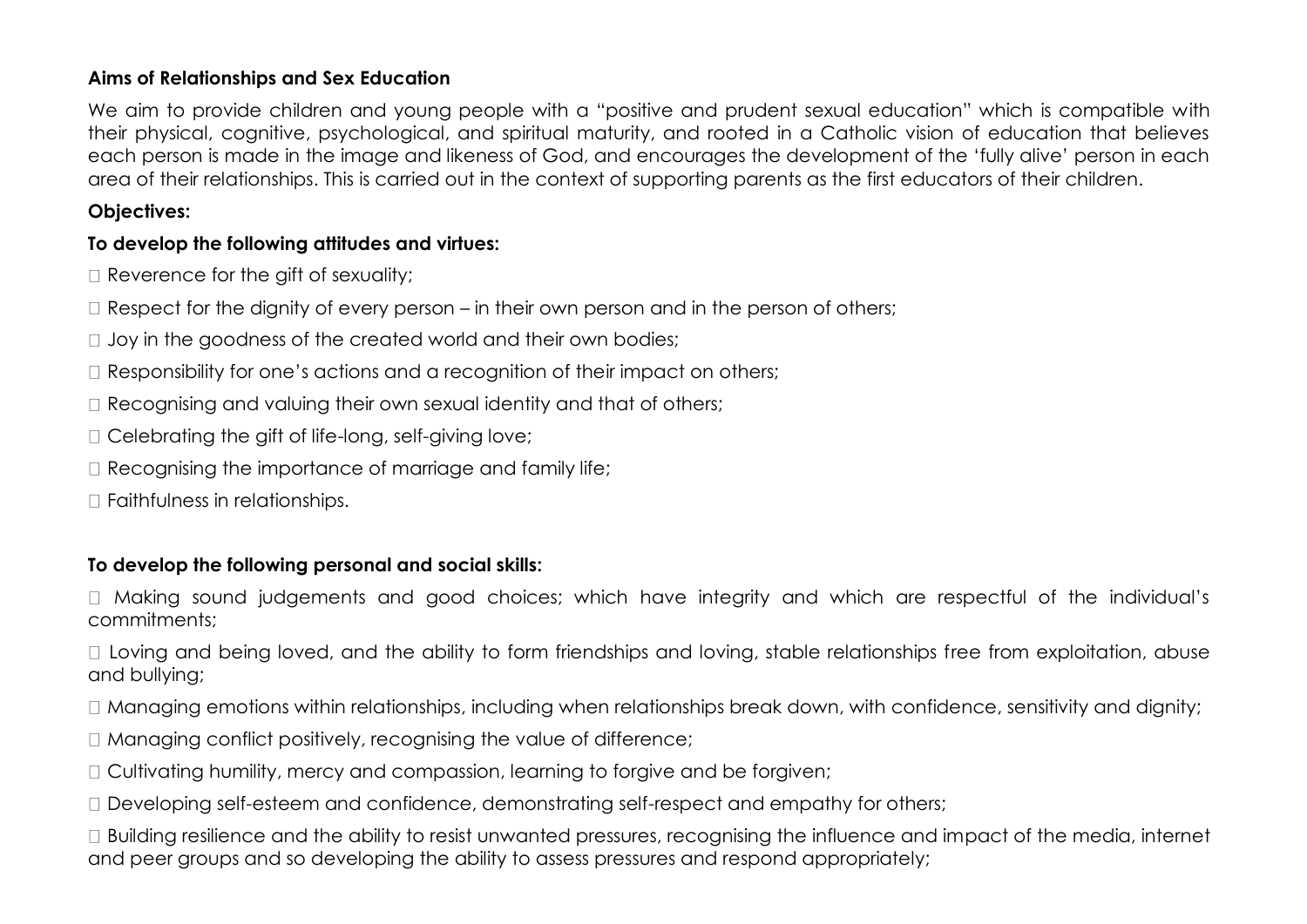$\Box$  Being patient, delaying gratification and learning to recognise the appropriate stages in the development of relationships; Assessing risks and managing behaviours in order to minimise the risk to health and personal integrity.

# **To know and understand:**

 $\Box$  The Church's teaching on marriage and the importance of marriage and family life;

 $\Box$  The centrality and importance of virtue in guiding human living and loving;

 $\Box$  The physical and psychological changes that accompany puberty;

 $\Box$  The facts about human reproduction, how love is expressed sexually and how sexual love plays an essential and sacred role in procreation; (Parents have the right to withdraw their child from this part of the curriculum);

 $\Box$  How to keep themselves safe and where to go for advice.

# Pope Francis :

It is not easy to approach the issue of sex education in an age when sexuality tends to be trivialised and impoverished. It can only be seen within the broader framework of an education for love, for mutual self-giving. In such a way, the language of sexuality would not be sadly impoverished but illuminated and enriched. *Amoris Laetitia, 28*

# **Inclusion and differentiated learning**

We will ensure RSE is sensitive to the different needs of individual pupils in respect to pupils' different abilities, levels of maturity and personal circumstances; for example their own sexual orientation, faith or culture and is taught in a way that does not subject pupils to discrimination. Lessons will also help children to realise the nature and consequences of discrimination, teasing, bullying and aggressive behaviours (including cyber-bullying), use of prejudice-based language and how to respond and ask for help. (In looking at these questions, it is important to draw links to the school's inclusion policy).

# **Equalities obligations**

The governing body have wider responsibilities under the Equalities Act 2010 and will ensure that our school strives to do the best for all of the pupils, irrespective of disability, educational needs, race, nationality, ethnic or national origin, pregnancy, maternity, sex, gender identity, religion or sexual orientation or whether they are looked after children.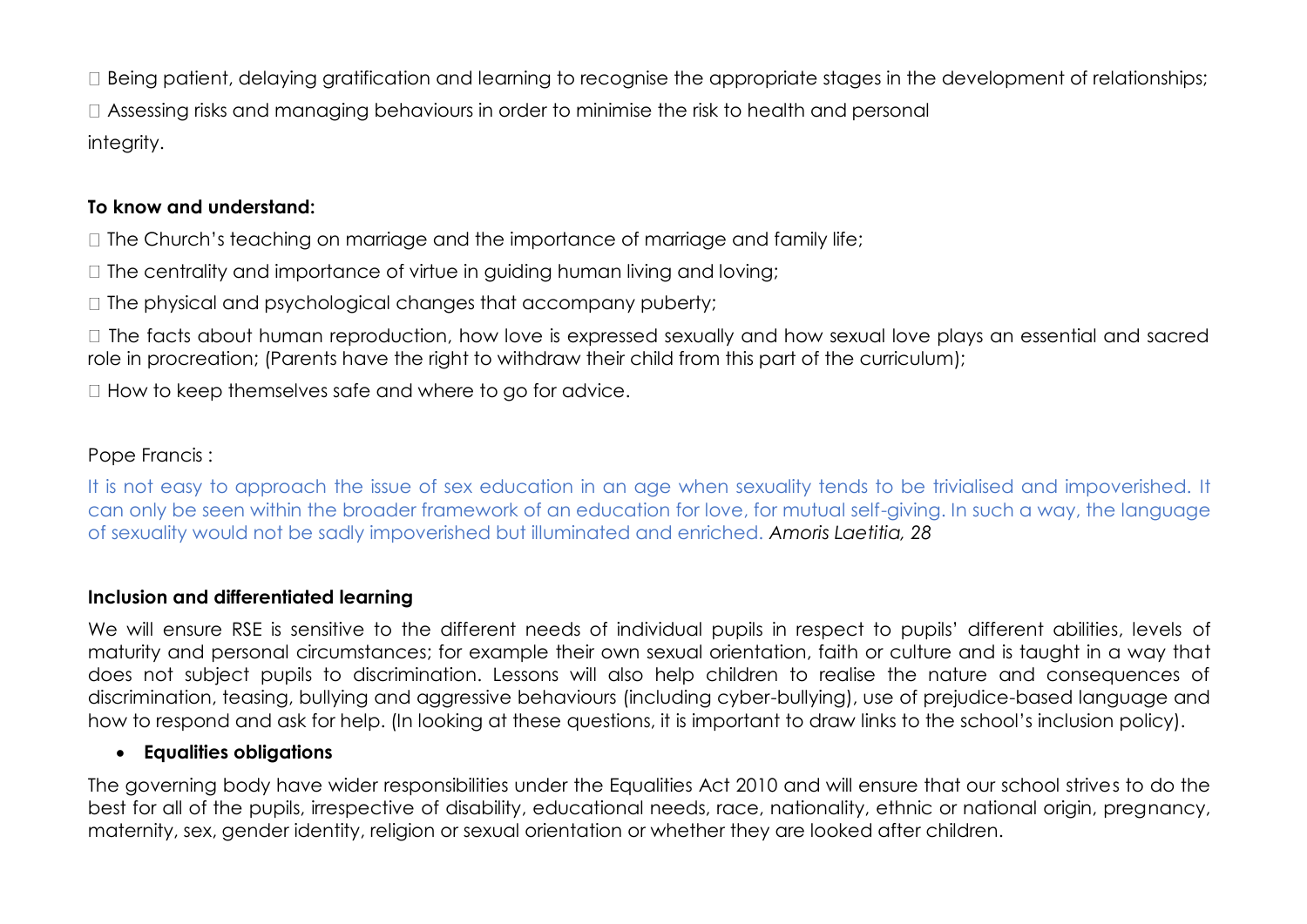### **Broad content of RSE**

The three aspects of RSE - attitudes and values, knowledge and understanding, and personal and social skills will be provided in three inter-related ways: the whole school / ethos dimension; a cross-curricular dimension and a specific relationships and sex curriculum.

# **Curriculum**

Our curriculum is set out but we may need to adapt it as and when necessary.

We are developing our curriculum and will consult with parents, pupils and staff, taking into account the age, needs and feelings of pupils.

# **1. Relationship Education**

Relationships Education will put in place the building blocks needed for positive and saferelationships, including with family, friends and online. Your child will be taught what a relationship is, what friendship is, what family means and who can support them. In an age¤appropriate way, your child's school will cover how to treat each other with kindness, consideration and respect. By the end of primary school, pupils will have been taught content on:

 $\Box$  families and people who care for me

□ caring friendships

 $\Box$  respectful relationships

 $\Box$  online relationships

□ being safe

# **2. Health Education**

Health Education aims to give your child the information they need to make good decisions about their own health and wellbeing, to recognise issues in themselves and others, and to seek support as early as possible when issues arise.

By the end of primary school, pupils will have been taught content on:

- □ mental wellbeing
- $\Box$  internet safety and harms
- □ physical health and fitness
- □ healthy eating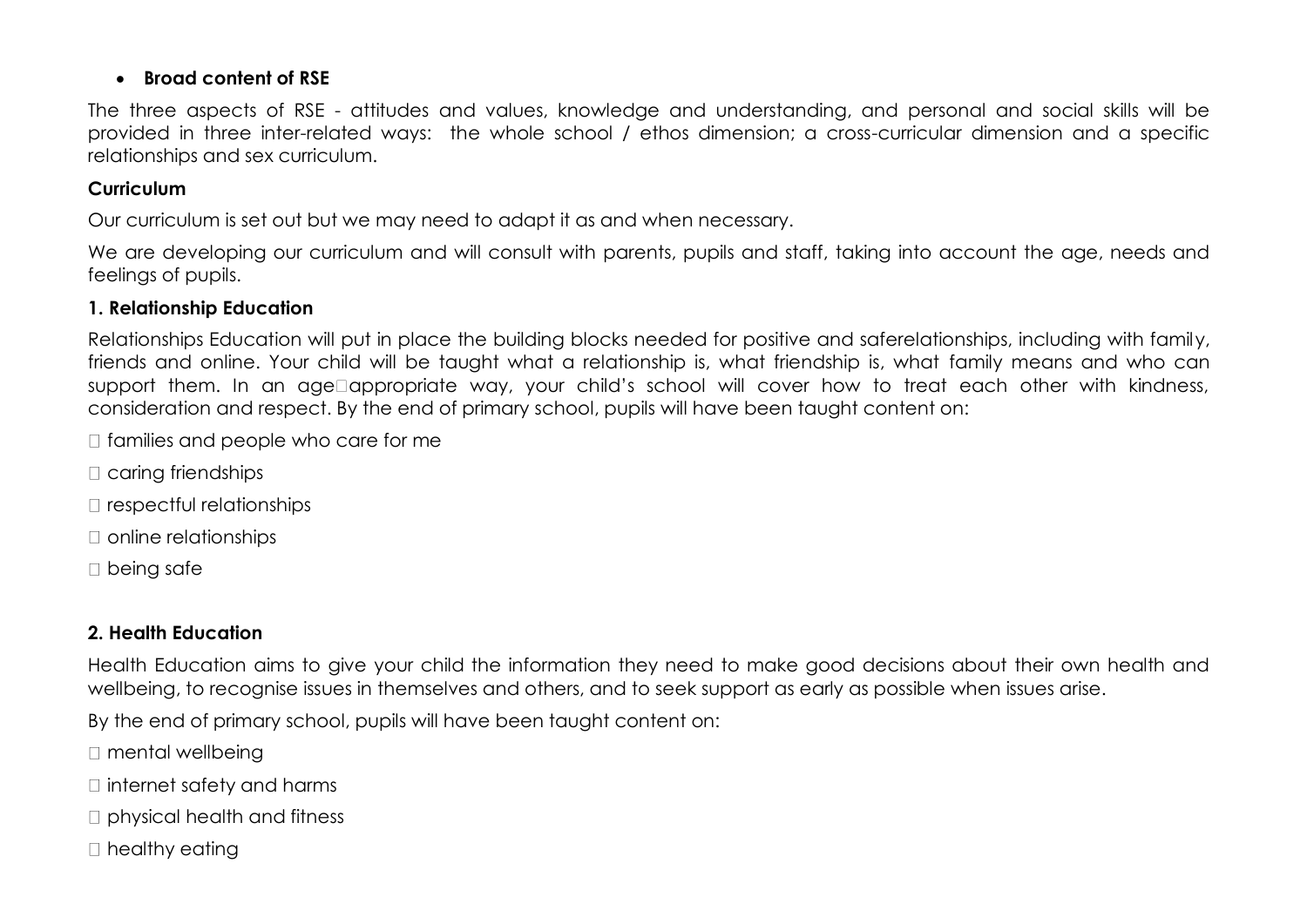$\Box$  facts about and risks associated with drugs, alcohol and tobacco

 $\Box$  health and prevention

basic first aid

□ changing adolescent body

# Delivery of RSE

RSE is taught within the personal, social, health and economic (PSHE) education curriculum. Biological aspects of RSE are taught within the science curriculum, and other aspects are included in religious education (RE).

Teaching strategies will include:

- establishing ground rules
- **discussion**
- project learning
- reflection
- experiential
- active
- brainstormina
- film & video
- group work
- role-play
- trigger drawings
- values clarification

Pupils' learning will be assessed by the teachers throughout the lessons through questioning, discussions and written work. Pupils' development in RSE is monitored by class teachers as part of our internal assessment systems.

# **Parents and carers**

We recognise that parents/carers are the primary educators of their children. As a Catholic school, we provide the principal means by which the Church assists parents and carers in educating their children. Therefore the school will support parents and carers by providing material to be shared with their children at home and workshops to help parents/carers to find out more. Parents/carers will be informed when the more sensitive aspects of RSE will be covered in order that they can be prepared to talk and answer questions about their children's learning.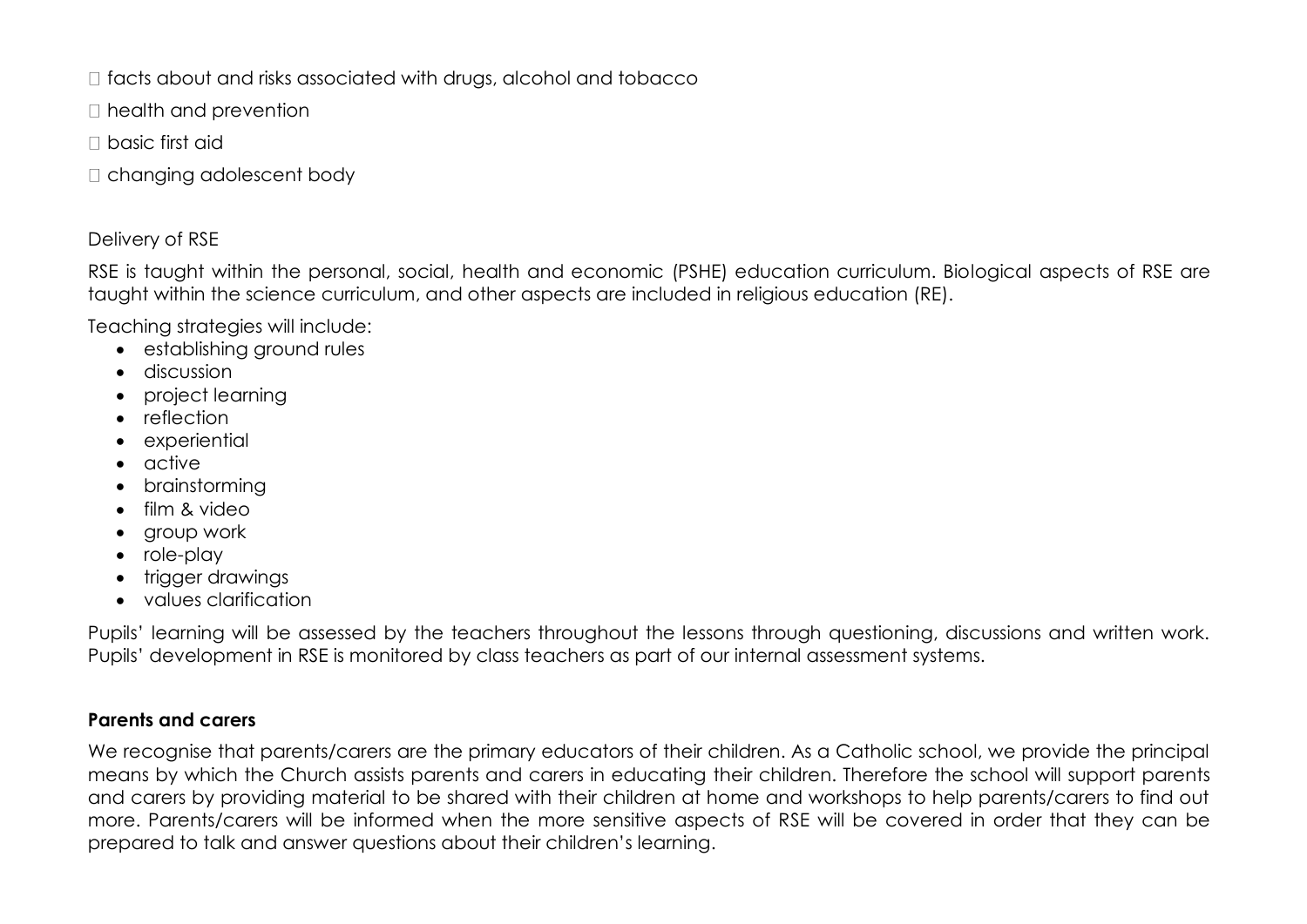Parents must be consulted before this policy is ratified by the governors. They will be consulted during the process of development of the RSE programme. They will be able to view the resources used by the school in the RSE programme. Our aim is that, at the end of the consultation process, every parent and carer will have full confidence in the school's RSE programme to meet their child's needs.

#### **Parents' Right to Withdraw**

Parents have the right to withdraw their children from RSE except in those elements which are required by the National Curriculum for Science orders. Should parents wish to withdraw their children they are asked to notify the school in writing by contacting the Headteacher. The school will provide support by providing material for parents to help the children with their learning.

We believe that the controlled environment of the classroom is the safest place for this curriculum to be followed.

#### **Balanced Curriculum**

Whilst promoting Catholic values and virtues and teaching in accordance with Church teaching, we will ensure that pupils are offered a balanced programme by providing an RSE programme that offers a range of viewpoints on issues. Pupils will also receive clear scientific information as well as covering the aspects of the law pertaining to RSE. Knowing about facts and enabling young people to explore differing viewpoints is not the same as promoting behaviour and is not incompatible with our school's promotion of Catholic teaching. We will ensure that pupils have access to the learning they need to stay safe, healthy and understand their rights as individuals.

#### **Responsibility for Teaching the Programme**

Responsibility for the specific relationships and sex education programme lays with class teachers.

However, all staff will be involved in developing the attitudes and values aspect of the RSE programme. They will be role models for pupils of good, healthy, wholesome relationships as between staff, other adults and pupils. They will also be contributing to the development of pupils' personal and social skills.

# **External Visitors**

Our school may call upon help and guidance from outside agencies and health specialists to deliver aspects of RSE. Such visits will always complement the current programme and never substitute or replace teacher led sessions.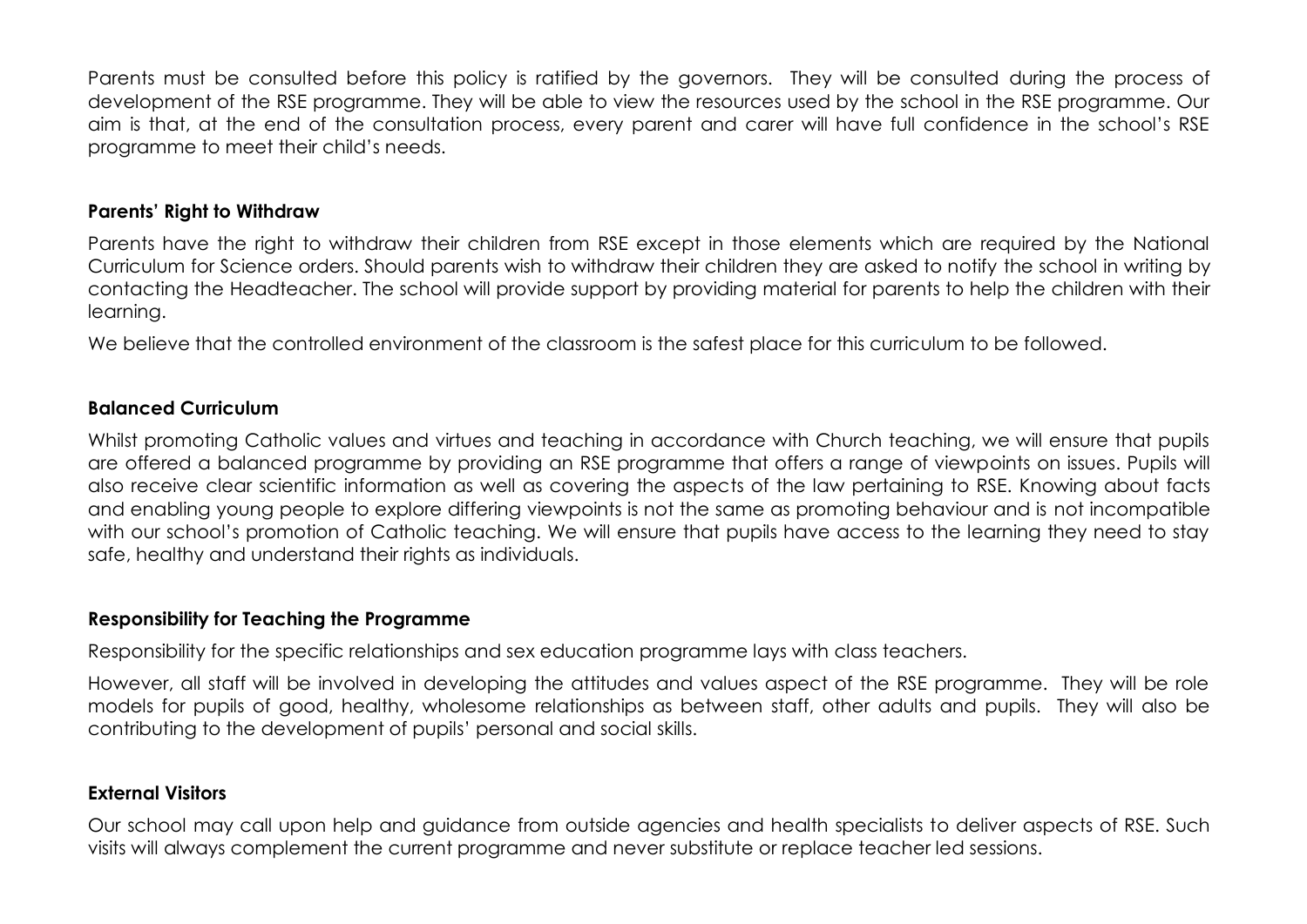It is important that any external visitor is clear about their role and responsibility whilst they are in school delivering a session.

Health professionals should follow the school's policies, minimising the potential for disclosures or inappropriate comments using negotiated ground rules and distancing techniques as other teachers would. They will ensure that all teaching is rooted in Catholic principles and practice.

#### **Other Roles and Responsibilities**

#### **Governors:**

Draw up the RSE policy, in consultation with parents and teachers;

Ensure that the policy is available to parents;

Ensure that the policy is in accordance with other whole school policies, e.g., SEN, the ethos of the school and our Christian beliefs;

Ensure that parents know of their right to withdraw their children;

Establish a link governor to share in the monitoring and evaluation of the programme, including resources used;

Ensure that the policy provides proper and adequate coverage of relevant National Curriculum science topics and the setting of RSE within PSHE.

#### **Head teacher:**

The Headteacher has overall delegated responsibility for the implementation of the Relationships Education, Relationships and Sex Education and Health Education policy and its integration into the school's curriculum and Catholic life; and for liaison with the Governing Body, parents, the Brentwood Diocese Education Service and the Local Education Authority or Multi-Academy Trust where appropriate, also appropriate agencies.

#### **Subject Leader for PSHE/RSE:**

The subject leader with the Headteacher has a general responsibility for supporting other members of staff in the implementation of this policy and will provide a lead in the dissemination of the information relating to RSE and the provision of in-service training.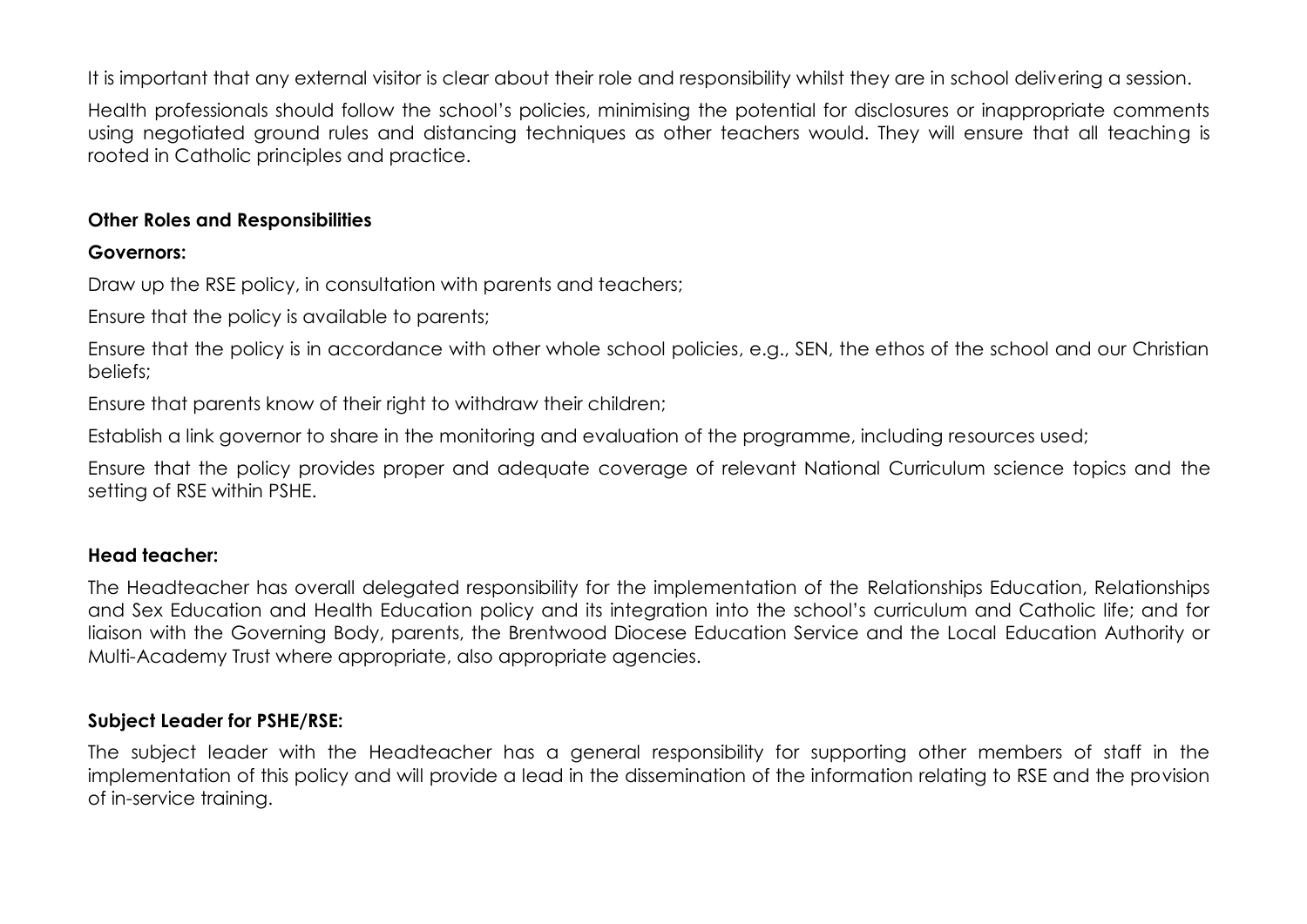#### **All Staff:**

All teachers have a responsibility of care; as well as fostering academic progress they should actively contribute to the guardianship and guidance of the physical, moral and spiritual well-being of their pupils. Teachers will be expected to teach RSE in accordance with the Catholic Ethos of the school. Appropriate training will be made available for all staff teaching RSE. All staff have been included in the development of this policy and all staff should be aware of the policy and how it relates to them**.**

# **Pupils:**

Pupils are expected to engage fully in RSE and, when discussing issues related to RSE, treat others with respect and sensitivity.

# **Relationship to Other Policies and Curriculum Subjects**

This RSE policy is to be delivered as part of the PSHE and RE Journey in Love curriculum. It is compatible with the school's other policy documents (for example, Bullying policy, Safeguarding Policy etc)

Where appropriate, pupils with additional needs will receive differentiated support in order to enable them to achieve mature knowledge, understanding and skills. Teaching methods will be adapted to meet the varying needs of this group of pupils.

# **Children's Questions**

The governors want to promote a healthy, positive atmosphere in which RSE can take place. They want to ensure that pupils can ask questions freely, be confident that their questions will be answered, and be sure that they will be free from bullying or harassment from other children and young people.

If pupils ask questions outside the scope of this policy, teachers will respond in an appropriate manner so pupils are fully informed and don't seek answers online.

#### **Controversial or Sensitive Issues**

There will always be sensitive or controversial issues in the field of RSE. These may be matter of maturity, of personal involvement or experience of children, of disagreement with the official teaching of the Church, of illegal activity or other doubtful, dubious or harmful activity. The governors believe that children are best educated, protected from harm and exploitation by discussing such issues openly within the context of the RSE programme. The use of ground rules, negotiated